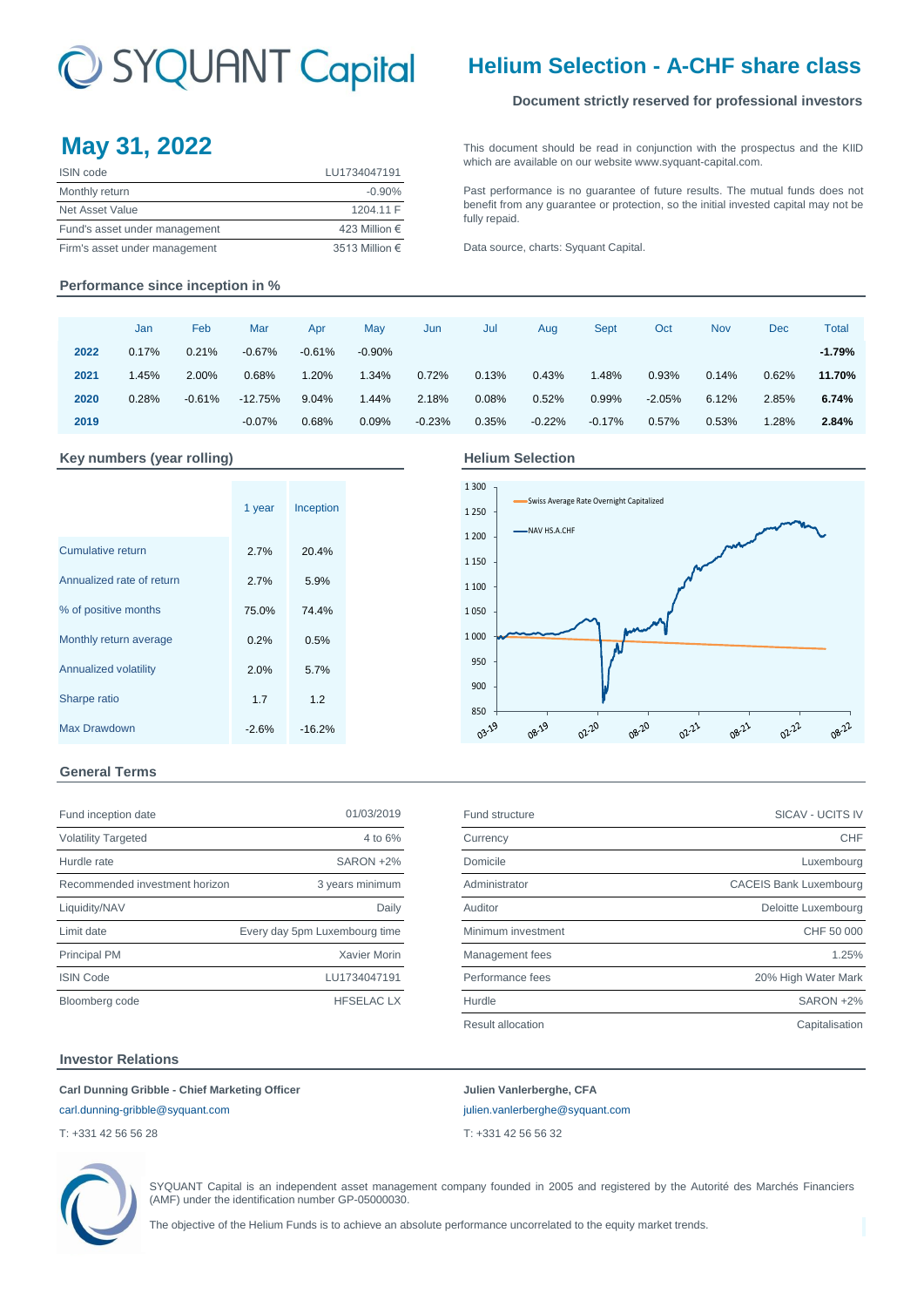# C SYQUANT Capital

| $m \times y \times T$         |                |
|-------------------------------|----------------|
| <b>ISIN</b> code              | LU1734047191   |
| Monthly return                | $-0.90%$       |
| Net Asset Value               | 1204.11 F      |
| Fund's asset under management | 423 Million €  |
| Firm's asset under management | 3513 Million € |

## **Helium Selection - A-CHF share class**

### **Document reserved exclusively for professional investors**

**May 31, 2022** [This](http://www.syquant-capital.fr/publications-syquant-capital.php) [document](http://www.syquant-capital.fr/publications-syquant-capital.php) [should](http://www.syquant-capital.fr/publications-syquant-capital.php) be read in [conjunction](http://www.syquant-capital.fr/publications-syquant-capital.php) with the prospectus and the KIID [which are a](http://www.syquant-capital.fr/publications-syquant-capital.php)vailable on our website www.syquant-capital.com.

> [Past](http://www.syquant-capital.fr/publications-syquant-capital.php) [performance](http://www.syquant-capital.fr/publications-syquant-capital.php) is no [guarantee](http://www.syquant-capital.fr/publications-syquant-capital.php) of future results. The mutual funds does not [benefit](http://www.syquant-capital.fr/publications-syquant-capital.php) [from](http://www.syquant-capital.fr/publications-syquant-capital.php) [any](http://www.syquant-capital.fr/publications-syquant-capital.php) [guarantee](http://www.syquant-capital.fr/publications-syquant-capital.php) or [protection,](http://www.syquant-capital.fr/publications-syquant-capital.php) so the initial invested capital may not be [fully repaid.](http://www.syquant-capital.fr/publications-syquant-capital.php)

[Data source](http://www.syquant-capital.fr/publications-syquant-capital.php), charts: Syquant Capital.

#### **Disclaimer**

The information contained in this document does not constitute any recommendation or investment proposal. This material has been prepared for informational purposes only. This document is neither an offer to sell nor a solicitation of an offer to buy any securities or other investment product described herein.

Product(s) described herein is/are not available to all persons in all geographic locations. There are significant risks associated with investment in the Fund. Investment may not be suitable for all investors and is intended for sophisticated investors who have fully understood the risks associated with such an investment and can accept a substantial or complete loss of their investment.

Each prospective investor should review the Prospectus of the Fund which contains important information concerning risk factors, past performance and material aspects of the Fund and which must be read carefully before any decision to invest is made.

Past performance is not a guarantee of future results and no assurance can be given that product(s) described herein will yield favourable investment results or that the Fund's investment objectives will be achieved or that the investor will receive a return of all or part of their investment.